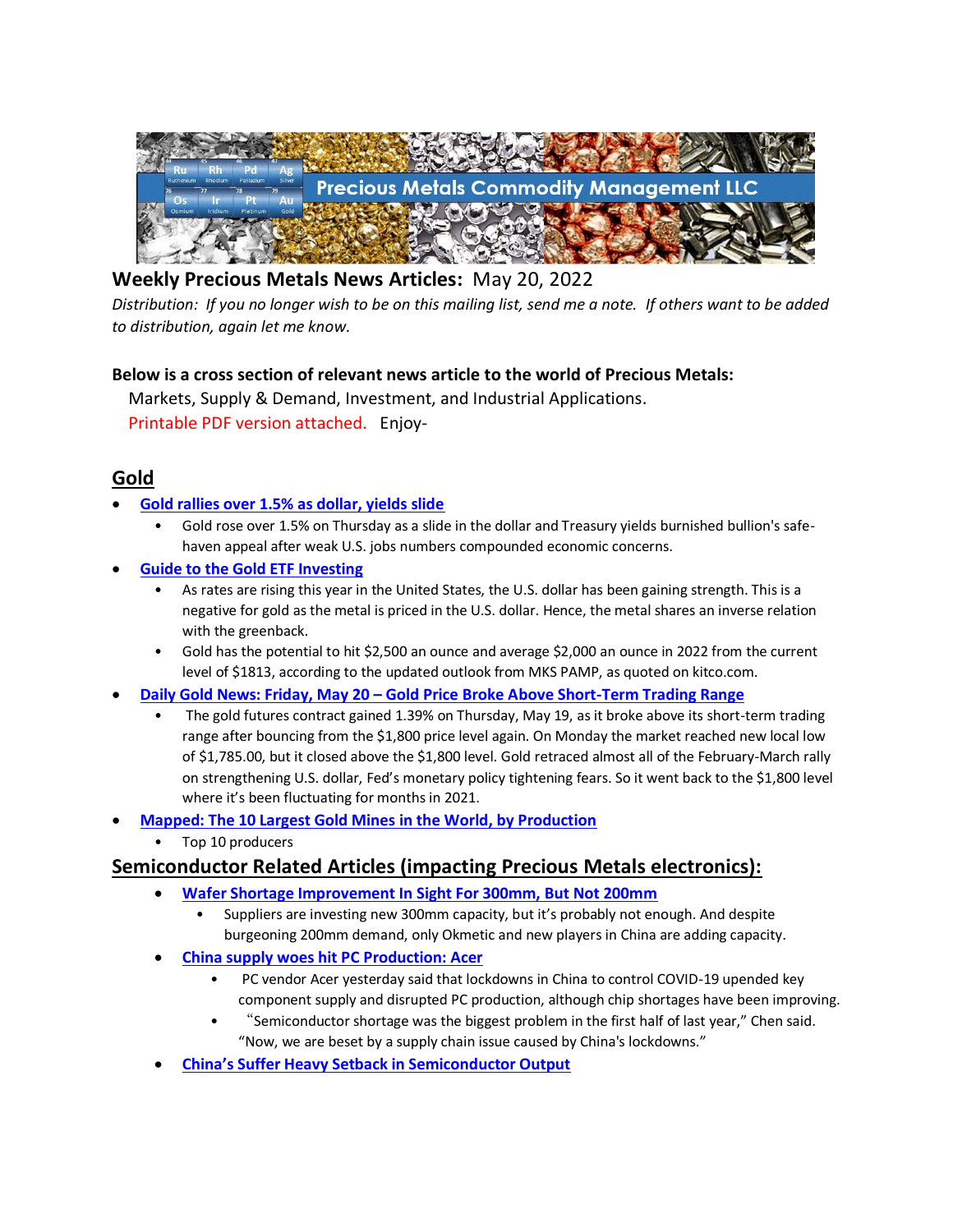- China has suffered a major setback as its semiconductor output shrank 12.1% to 25.9 billion units in April, its lowest since December 2020. Disrupted supply chains amid logistics issues have paralyzed some of the country's largest manufacturers.
- "China's monthly output of semiconductor chips shrunk to its lowest level since 2020, as strict lockdowns in Shanghai and other cities disrupted production in downstream industries from cars to robotics," quoting data released by the National Bureau of Statistics.
- According to the Shanghai Automobile Dealers Association, not a single vehicle was sold for the whole month of April while normally about 4,000 vehicles are sold daily in the city.
- In April last year, local chip output surged 29.4% y/y to 28.6 billion units.
- **[US, EU to boost coordination on semiconductor supply](https://www.taipeitimes.com/News/biz/archives/2022/05/17/2003778299)**
	- The industry has suffered from a shortage of components for chipmaking, blamed on a boom in global demand for electronic products and pandemic-snarled supply chains.
	- "We hope to agree on high levels of subsidies that they will not be more than what is necessary and proportionate and appropriate," European Commissioner for Competition Margrethe Vestager told reporters on Sunday.
- **[Samsung set to raise chip prices by up to 20 percent](https://www.taipeitimes.com/News/biz/archives/2022/05/14/2003778164)**
	- The war in Ukraine, China's lockdown measures, rising interest rates and inflation have thrown a wrench into business plans made years in advance.
- **[A semiconductor CEO explains how Shanghai's 7](https://fortune.com/2022/05/14/china-covid-lockdown-shanghai-supply-chain-inflation-semiconductor-shortage/)-week lockdown is crippling his supply [chain and fueling inflation](https://fortune.com/2022/05/14/china-covid-lockdown-shanghai-supply-chain-inflation-semiconductor-shortage/)**
	- A lot of our product is not available because it is not being manufactured or is not readily shipped from Shanghai," says Ganesh Moorthy, CEO of Microchip Technology, a firm that makes a range of semiconductor chips used in cars, industrial machines, and computers. Microchip has a complex, global supply chain, but many of Microchip's key suppliers are in the Shanghai area, Moorthy says. "It's all happening at a time when the industry is fully stretched and has no buffer to deal with these things," he notes.

## **Silver**

- **[Chinese PV Industry Brief: China's cumulative PV capacity top](https://www.pv-magazine.com/2022/05/20/chinese-pv-industry-brief-chinas-cumulative-pv-capacity-tops-322-gw/)s 322 GW**
	- China's National Energy Administration (NEA) has revealed that newly installed PV capacity for April in the country amounts to 3.66 GW – representing a 23% increase compared to April 2021. It also revealed that year to date in 2022, new PV systems installed in China total 16.88 GW. Overall, the country's cumulative PV capacity reached 322.57 GW at the end of April.
- **[Chart Of The Day: Will Silver Manage To Break \\$22 Resistance?](https://za.investing.com/analysis/chart-of-the-day-will-silver-manage-to-break-22-resistance-200512049)**
	- Silver has already created a few bullish technical signals to suggest the low might be in, but a convincing break above key resistance in the shaded region around \$22.00-ish is now needed.
- **Silver Price Forecast – [Silver Markets Pull Back From the Crucial \\$22 Level](https://www.fxempire.com/forecasts/article/silver-price-forecast-silver-markets-pull-back-from-the-crucial-22-level-1008614)**
	- Silver markets have fallen rather significantly during the trading session on Friday as the \$22 level continues to cause quite a bit of resistance.
- **[Novel zeolites-silver catalyst boosts formaldehyde oxidation at low temperatures](https://phys.org/news/2022-05-zeolites-silver-catalyst-boosts-formaldehyde-oxidation.html)**
	- Detached acidic-ZSM-5-activated formaldehyde could generate gaseous intermediates of methyl formate, which was more easily oxidized by subsequent components (Ag). The Ag component would inevitably adsorb unreacted formaldehyde molecules and thereby led to lower methyl formate oxidation activity when the two components were packed too close.
	- The methyl formate oxidation on Ag components obtained high activity by suppressing the formation of dioxymethylene (DOM), which was hard to be further oxidized. Compared to that of monofunctional supported silver catalyst, the formaldehyde conversion was increased by 50 times (100% vs 2%) at 70<sup>o</sup>C.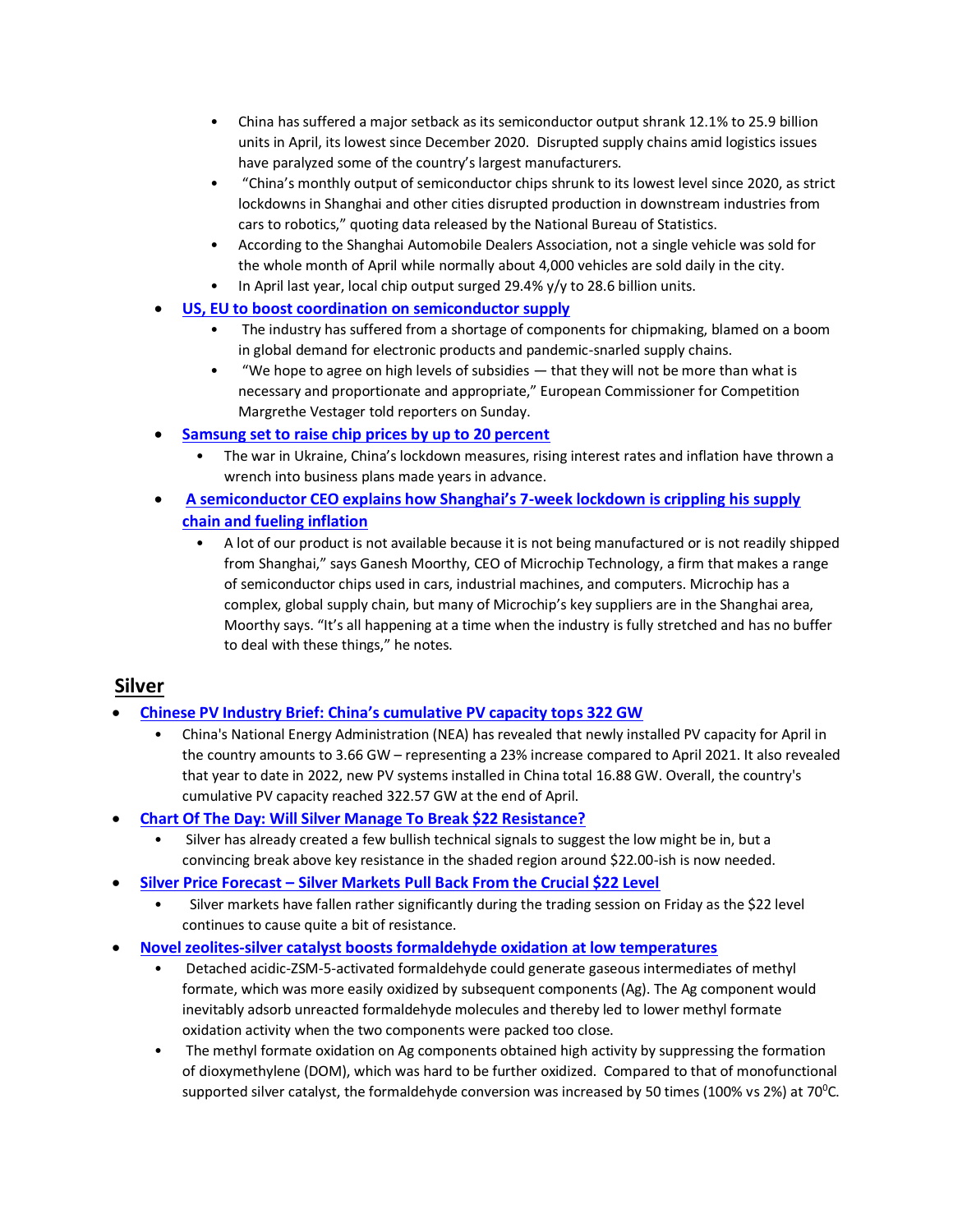# **Precious Metals Mining:**

- **[Sibanye-Stillwater hoists first tons from R3.9bn Marikana K4 project](https://www.miningmx.com/trending/49526-sibanye-stillwater-hoists-first-tons-from-r3-9bn-marikana-k4-project/)**
	- Marikana K4 project will produce about 250,000 Toz 4E PGMs a year at a steady state for an estimated 50 years of mine life, accessing both Merensky and UG2 reefs which are rich in platinum and palladium.
	- Lonmin shut the project owing to financial distress. Sibanye-Stillwater bought Lonmin in 2019 but kept K4 in mothballs whilst it extracted cost savings from Lonmin's producing assets. The improvement in PGM prices underpinned the re-opening of K4.
- **[SA platinum production to fall below pre-Covid-19 levels in 2022 as risk of strikes looms](https://www.miningmx.com/news/platinum/49529-sa-platinum-production-to-fall-below-pre-covid-19-levels-in-2022-as-risk-of-strikes-looms/)**
	- Processing outages in 2019 and 2020 at the facilities of Amplats resulted in a build-up of inventory totaling about a million ounces. Most of these ounces had been cleared by the end of 2021.
	- Wilson was commenting in the WPIC first quarter report on supply and demand in the sector as well as the outlook for the remainder of 2022. He added that combined with a massive drop in recycled material it was likely that supply would be constrained supply for the coming months while demand continues to grow. The WPIC forecast a reduction in its previously forecast surplus to 627,000 ounces. This compares to a platinum surplus in 2021 of 1,13 million oz.
- **[Anglo is determined to be the tip of the spear that transforms the mining sector](https://www.moneyweb.co.za/in-depth/anglo-american/anglo-is-determined-to-be-the-tip-of-the-spear-that-transforms-the-mining-sector/)**
	- By using more precise technologies, less energy and less water, and by making 'zero harm' a working reality rather than a corporate cliché.

# **E-Waste & Precious Metals Recycle Related:**

- **[Recycling more precious metals from nuclear and electronic waste using the Picasso pigment,](https://phys.org/news/2022-05-recycling-precious-metals-nuclear-electronic.html)  [Prussian blue](https://phys.org/news/2022-05-recycling-precious-metals-nuclear-electronic.html)**
	- $\circ$  A big problem with the disposal of nuclear and electronic wastes is that the process wastes precious metals such as gold and platinum-group metals, which are key metals in computer chips. Researchers form Nagoya University in collaboration with those from the Tokyo Institute of Technology have discovered that a solution to this pressing environmental and technological problem may lie in a pigment named Prussian blue. Using their technique, gold could be extracted from electronic waste, such as smart phones, in amounts 10 to 80 times greater than can be obtained from natural ores.

### • **[Why renewable energy infrastructure needs to be built for a circular economy](https://ellenmacarthurfoundation.org/we-need-to-talk-about-renewables/part-1)**

- We need to talk about renewables: Part 1
- The renewable energy sector promises to tap into limitless sources of energy while tackling pollution and climate change. However, the materials needed to capture and store this energy are finite. As the industry scales at pace, renewable infrastructure designed within a 'take-make-waste' linear system could contribute to greenhouse gas emissions and biodiversity loss. To prevent this solution becoming a problem, renewable energy infrastructure needs to be built for a circular economy.
- While these critics are not without their own agendas, it is certainly true that as the wind industry grows this problem is set to extend – it is estimated there will be 43 million tonnes of wind turbine blade waste by 2050, and the blades landfilled in Wyoming will not be the only example of waste from the renewable energy sector entering the environment. Lithium-ion battery waste is predicted to reach 2 million tonnes annually by 2030 and the International Renewable Energy Agency (IRENA) estimates that there will be up to 78 million tonnes of solar panel waste by 2050.
- **Recycling Critical Metals [In E-Waste: Make It The Law, Experts](https://cewaste.eu/recycling-critical-metals-in-e-waste/) Warn EU, Citing Raw Material [Security Issues](https://cewaste.eu/recycling-critical-metals-in-e-waste/)**
	- The project says the following equipment categories contain CRMs in concentrations high enough to facilitate recycling:
		- Printed circuit boards from IT equipment, hard disc drives and optical disc drives
		- Batteries from WEEE and end of life vehicles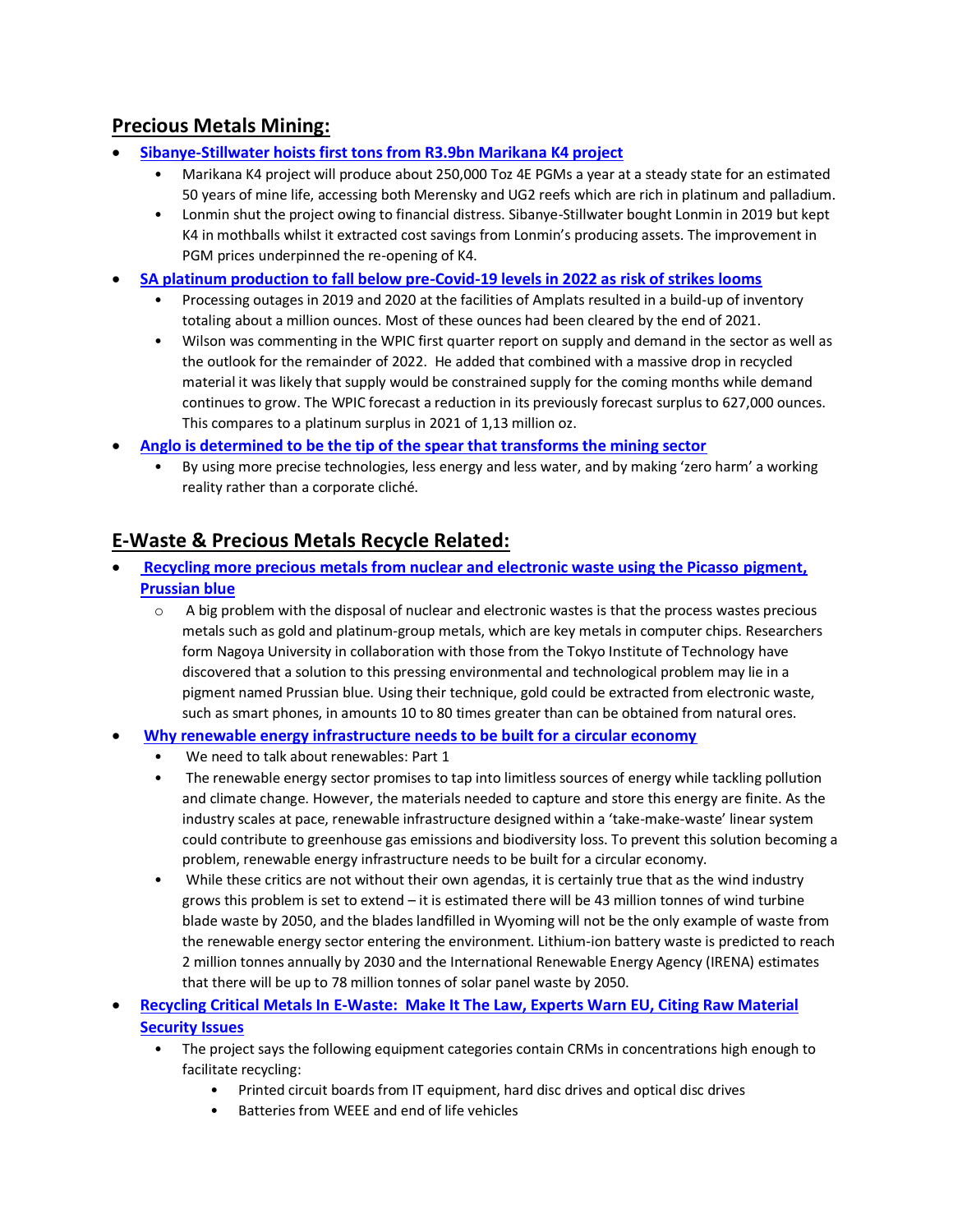- Neodymium iron boron magnets from hard disc drives, and electrical engines of e-bikes, scooters and end-of-life vehicles (ELVs)
- Fluorescent powders from cathode ray tubes and fluorescent lamps
- Recovery technologies and processes are well established for some CRMs, such as palladium from printed circuit boards or cobalt from lithium-ion batteries.
- **[Regulators: Tough markets justify paying recyclers more](https://resource-recycling.com/e-scrap/2022/05/19/regulators-tough-markets-justify-paying-recyclers-more/)**
	- The California Department of Resources Recycling and Recovery (CalRecycle) will raise the per-pound payments it provides to e-scrap companies that recycle electronics covered by the state program.
	- Citing the rising costs of doing business, high inflation, trade impacts from the war in Ukraine and other reasons, CalRecycle decided to raise the CRT recycling rate from 66 cents to 85 cents per pound and the non-CRT rate from 87 cents to \$1.03 per pound. The changes go into effect July 1.
- **[Novelis unveils plans for \\$2.5B aluminum recycling plant](https://wasteadvantagemag.com/novelis-plans-new-2-5-billion-aluminum-recycling-and-production-plant/)**
	- The largest U.S. recycler of used beverage cans (UBCs), on May 11 announced it will build an aluminum recycling and rolling facility in Bay Minette, Alabma. The facility, which will utilize renewable energy, will have an initial production capacity of 600,000 metric tons of finished aluminum goods per year.
	- According to Novelis, the \$2.5 billion plant will be the first fully integrated aluminum mill built in the U.S. in four decades.

### **Platinum**

### • **[WPIC: Platinum Quarterly Q1 2022](https://platinuminvestment.com/files/329871/WPIC_Platinum_Quarterly_Q1_2022.pdf)**

- Total platinum demand fell 10% (-168 koz) quarter-on-quarter in Q1'22, with strong automotive demand offset by an expected decline in industrial demand from record levels in 2021, as well as continued weakness in jewelry and negative platinum investment.
- The strength in automotive demand is notable considering production capacity constraints due to the ongoing semiconductor shortages and the negative effects of Russia's invasion of Ukraine, and reflects increased loadings and ongoing substitution for palladium in gasoline vehicles. Jewelry demand remains weak, with strength in all regions partly offset by ongoing COVID lockdowns and competition from gold jewelry in China. Meanwhile, industrial demand was down versus Q1'21 as expected due to fewer capacity additions, especially in glass, although overall it remains at historically strong levels.

#### • **[Johnson Matthey publishes latest PGM Market Report, 2022](https://platinum.matthey.com/documents/40646/41236/PGM-market-report-May-2022.pdf/542bcada-f4ac-a673-5f95-ad1bbfca5106?t=1652778235373)**

- Platinum demand growth will be driven by rising consumption in catalysts for heavy duty trucks, and increased use of platinum in gasoline autocatalysts. South African platinum supplies will contract by 9%, with plant maintenance at the country's two largest PGM refiners, and mining activity hit by operational challenges. Industrial demand will remain robust, although it will retreat from the record levels seen in 2021 when Chinese glass companies purchased unusually large quantities of platinum.
- JM's report shows that the palladium and rhodium markets could move back into deficit in 2022, with lower South African supplies and downside risks to Russian shipments. Demand growth will be constrained by weak vehicle output, and cost-saving programmes by auto and industrial consumers.

#### • **[The Platinum Standard 2022](https://www.heraeus.com/media/media/hpm/doc_hpm/precious_metal_update/platinum_standard/The_Heraeus_Platinum_Standard_2022_Digital_Edition_Small_Size.pdf)**

- This year's "The Platinum Standard" covers the following topics:
	- BASF and Heraeus' new PGM recycling joint venture.
		- Zimplats' PGM operations in Zimbabwe.
		- How global events and supply chains could hold back automotive electrification.
		- The PGM markets roundup and outlook for 2022
- **[Platinum jewellery continuing to drive 25% of platinum demand](https://www.miningweekly.com/article/platinum-jewellery-continuing-to-drive-25-of-platinum-demand-2022-05-20/rep_id:3650)**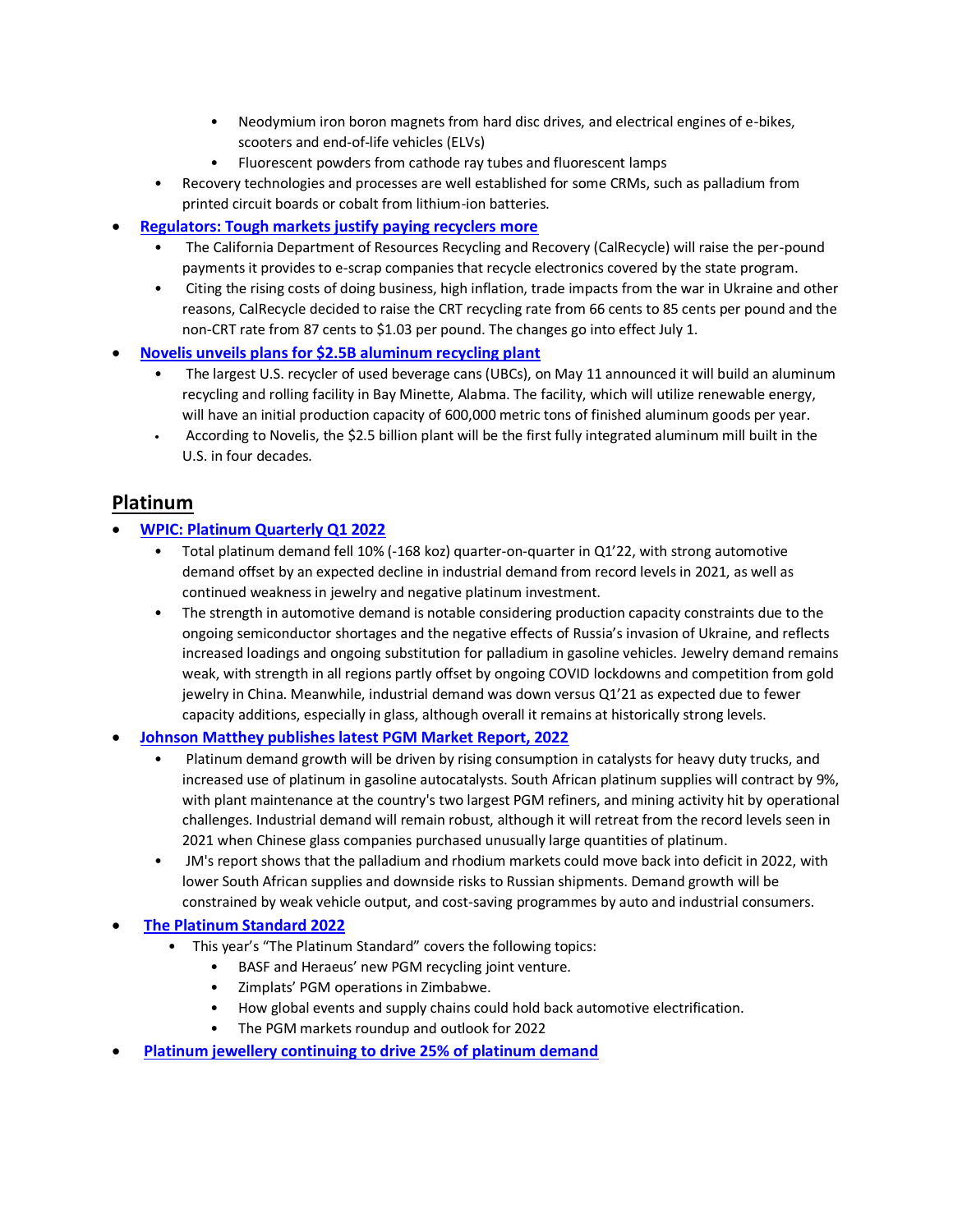- Several reports published during Platinum Week indicate that in 2021, platinum jewellery consumed anywhere between 1.6-million ounces to two-million ounces of platinum, which makes it still the second highest demand source after automotive, coming in at around 25% of total platinum demand.
- **[Weak demand for platinum evened out by PGM supply pressure -](https://www.kitco.com/news/2022-05-16/Weak-demand-for-platinum-evened-out-by-PGM-supply-pressure-Johnson-Matthey.html) Johnson Matthey**
	- JM wrote that platinum demand growth will be driven by rising consumption in catalysts for heavyduty trucks and increased use of platinum (in place of palladium) in gasoline autocatalysts.
	- "South African platinum supplies will contract by 9%, with plant maintenance at the country's two largest PGM refiners and mining activity hit by operational challenges. Industrial demand will remain robust, although it will retreat from the record levels seen in 2021 when Chinese glass companies purchased unusually large quantities of platinum," wrote the report's authors.
	- "Johnson Matthey's report shows that the palladium and rhodium markets could move back into deficit in 2022, with lower South African supplies and downside risks to Russian shipments. Demand growth will be constrained by weak vehicle output, and cost-saving programmes by auto and industrial consumers."

# **Fuel Cells/Hydrogen Economy Related Articles:**

- **[SPECIAL REPORT | Why shipping pure hydrogen around the world might already be dead in](https://www.rechargenews.com/energy-transition/special-report-why-shipping-pure-hydrogen-around-the-world-might-already-be-dead-in-the-water/2-1-1155434)  [the water](https://www.rechargenews.com/energy-transition/special-report-why-shipping-pure-hydrogen-around-the-world-might-already-be-dead-in-the-water/2-1-1155434)**
	- Physics and cost mean that ammonia is a far more economic option for long-distance seaborne transportation, writes Leigh Collins
- **[5 Signs the Green Hydrogen Economy is Just Getting Started](https://www.triplepundit.com/story/2022/5-green-hydrogen-developments/743821)**
	- Here are five key developments that have been sailing under the media radar: Electrofuels, Green Steel, Power generation and energy infrastructure, The green hydrogen-green ammonia connection, New electrolyzer technology
- **[LONGi Hydrogen scores the biggest green hydrogen project in the world](https://www.hydrogenfuelnews.com/green-hydrogen-project-longi/8552683/?awt_a=1jpsU&awt_l=LyQiC&awt_m=iyWg.0s5485DlsU)**
	- The total investment into this China energy deal will be as high as \$442,021,500 for the construction of a new 300 MW photovoltaic power plant as well as an (Alkaline) electrolytic water hydrogen production plant for the generation of 618 million kWh of renewable electricity and 20,000 tons of renewable  $H_2$  per year.
- **[Cummins partners with Freightliner on hydrogen fuel-cell truck](https://www.hydrogenfuelnews.com/hydrogen-fuel-cell-truck-na/8552694/?awt_a=1jpsU&awt_l=LyQiC&awt_m=iyWg.0s5485DlsU)**
	- This partnership will result in a Freightliner Cascadia upfitting with a fourth-generation Cummins hydrogen fuel-cell powertrain. Once the equipment has been adequately tested and verified, the first units are expected to be available for shipping to customers as soon as 2024.
	- Cummins is also working with Air Products on the development of the zero-emission technology for its H2 transportation fleet. Following the testing and development stages, the fleet is seeking to convert 2,000 trucks to be powered by H2. Those companies announced last year that they are also seeking to enhance the H2 fueling infrastructure.
- **After Toyota's Mirai, the Japa[nese auto giant zeroes in on hydrogen buses and heavy-duty](https://www.cnbc.com/2022/05/18/toyota-ramps-up-efforts-to-look-at-potential-of-hydrogen-vehicles.html)  [trucks](https://www.cnbc.com/2022/05/18/toyota-ramps-up-efforts-to-look-at-potential-of-hydrogen-vehicles.html)**
	- In 2014, Toyota launched the Mirai, a hydrogen fuel cell sedan.
	- Alongside the Mirai, Toyota has had executed on development of larger  $H_2$  fuel cell vehicles.
	- While the Japanese firm looks to push ahead with plans for vehicles that use  $H_2$ , other influential voices in the automotive sector are not so sure.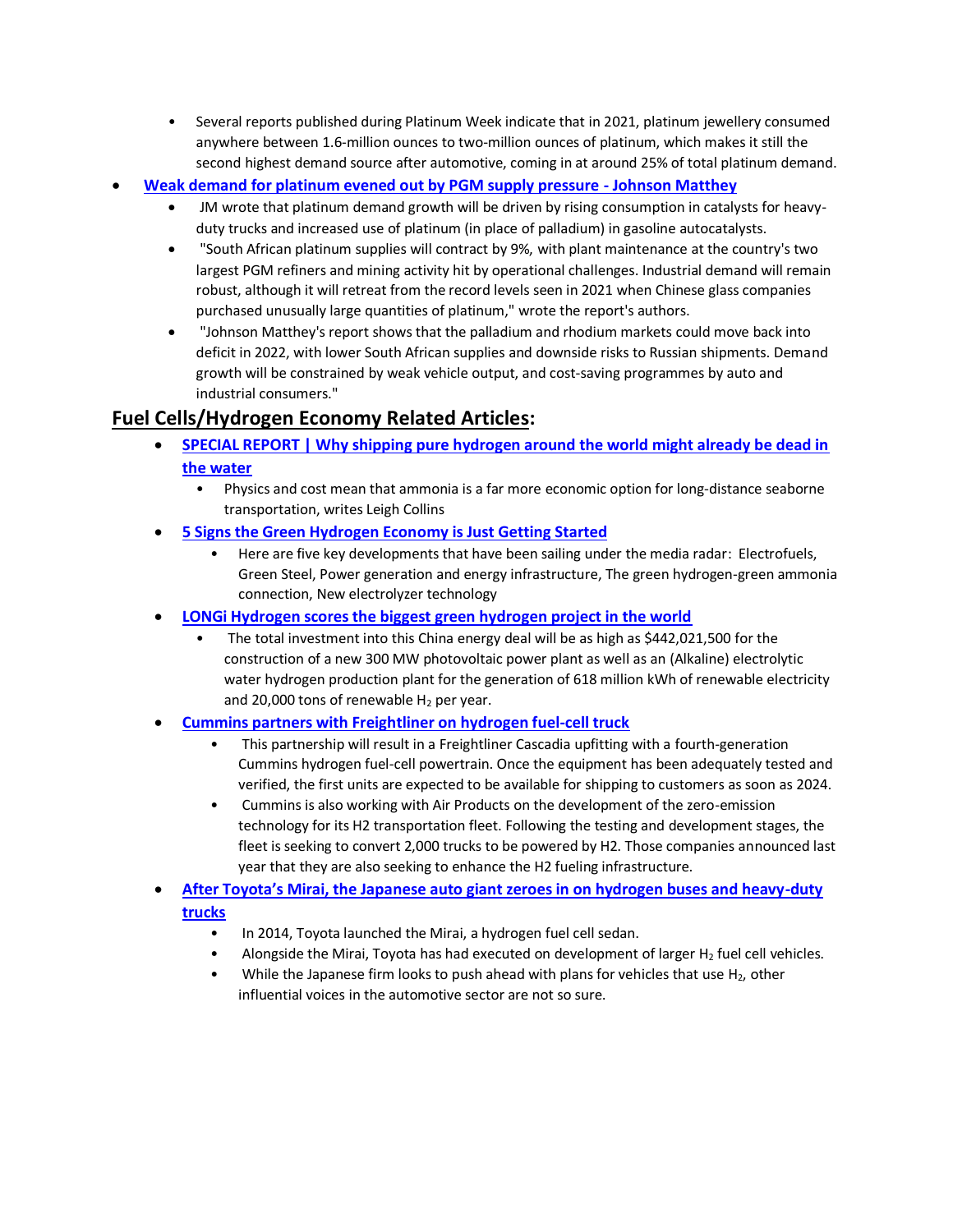## **Palladium**

- **[Platinum Group Metals Market to Tighten on Global Supply-Chain Disruptions](https://www.marketwatch.com/story/platinum-group-metals-market-to-tighten-on-global-supply-chain-disruptions-271652702405)**
	- Palladium production excluding Russia is also expected to fall to 4 million ounces this year from 4.1 million ounces in 2021. Russia makes up close to 40% of global palladium supply, creating greater uncertainty as to the metal's output compared with other PGMs.
- **[Palladium ETF Strengthens on Predictions of a Global Deficit](https://www.nasdaq.com/articles/palladium-etf-strengthens-on-predictions-of-a-global-deficit)**
	- Palladium exchange traded fund shined on Monday as the precious metal is expected to slip back to a deficit this year.
	- The abrdn Standard Physical Palladium Shares ETF increased 4.9% on Monday while the palladium spot price was up 4.9% to \$2,041.6 per ounce.
- **[Palladium to swing back into deficit, platinum surplus to fall -Metals Focus](https://www.nasdaq.com/articles/palladium-to-swing-back-into-deficit-platinum-surplus-to-fall-metals-focus)**
	- Improving demand and lower supply will help palladium and rhodium swing back into deficit this year and reduce platinum's surplus, consultants Metals Focus said on Monday.

# **PGM Minor Metals (Rhodium, Iridium, Ruthenium, Osmium)**

- **Ruthenium: [Researchers design process to extract ammonia and fertilizer from industrial](https://www.watertechonline.com/industry/article/14276588/researchers-design-process-to-extract-ammonia-and-fertilizer-from-industrial-wastewater)  [wastewater](https://www.watertechonline.com/industry/article/14276588/researchers-design-process-to-extract-ammonia-and-fertilizer-from-industrial-wastewater)**
	- Ruthenium-copper catalyze a more environmentally friendly way to produce essential chemical.
- **[Iridium and Platinum: Plug Power Bags Largest Electrolyzer Installation Order in the World](https://www.nasdaq.com/articles/plug-power-bags-largest-electrolyzer-installation-order-in-the-world)**
	- Hydrogen fuel cell systems developer Plug Power Inc. recently revealed that it had bagged an order to supply a one 1GW electrolyzer to European hydrogen company  $H_2$  Energy Europe.
	- The impending installation of the electrolyzer, which will be used for a green hydrogen production complex in Denmark, will make this the largest electrolyzer capacity installation globally.
- **Iridium and Platinum: Shell could quadruple H<sup>2</sup> [portfolio in months as CEO claims 'we're making](https://www.rechargenews.com/energy-transition/shell-could-quadruple-hydrogen-portfolio-in-months-as-ceo-claims-were-making-most-progress/2-1-1214558)  [most progress'](https://www.rechargenews.com/energy-transition/shell-could-quadruple-hydrogen-portfolio-in-months-as-ceo-claims-were-making-most-progress/2-1-1214558)**
	- Van Beurden says supermajor 'very close' to major investment decisions in European H2 sector.
	- The Shell chief said the company was making "very good progress" with Dutch authorities over plans for a 200MW green hydrogen electrolyser in Rotterdam, noting that the group had recently switched on a 20MW system in China to supply fuel cell vehicles at the Winter Olympics.
- **Iridium: [A new method can convert solar energy into useful hydrogen](https://interestingengineering.com/method-convert-solar-hydrogen)**
	- The new study indicates that using a photocatalyst under simulated sunlight, when loaded with an appropriate metal catalyst (in this case iridium), promotes the decomposition of water into widely usable hydrogen.

## **Clean Energy General News**

- **IEA: Critical [Minerals for the Energy Transition: Rare Earth Elements](https://irena.org/-/media/Files/IRENA/Agency/Technical-Papers/IRENA_Rare_Earth_Elements_2022.pdf)**
	- 46-page Technical Paper on REE's: Supply and Demand
	- REE's are actually fairly abundant, but processing is very difficult. China >90% REE processing today.
	- Rare earth metallurgy, including separation, metal making, casting and magnet making, are technologically challenging. This poses limits to the entry of new suppliers.
	- The average hybrid or EV uses between 2 kg and 5 kg of permanent magnets, depending on its design. The permanent magnets in the motors cost \$300+ per vehicle, or up 50% cost of the entire motor.
- **[Copper stocks are building again, weighing on prices](https://www.mining.com/copper-stocks-are-building-again-weighing-on-prices/)**
	- After a brutal two weeks that saw the copper price at an 8-month low, the bellwether metal bounced on Friday, but a new report says headwinds will only get stronger over the rest of the year.
- **[Woburn startup aims to break China's grip on rare metals](https://www.bostonglobe.com/2022/05/12/business/woburn-startup-aims-break-chinas-grip-rare-metals/)**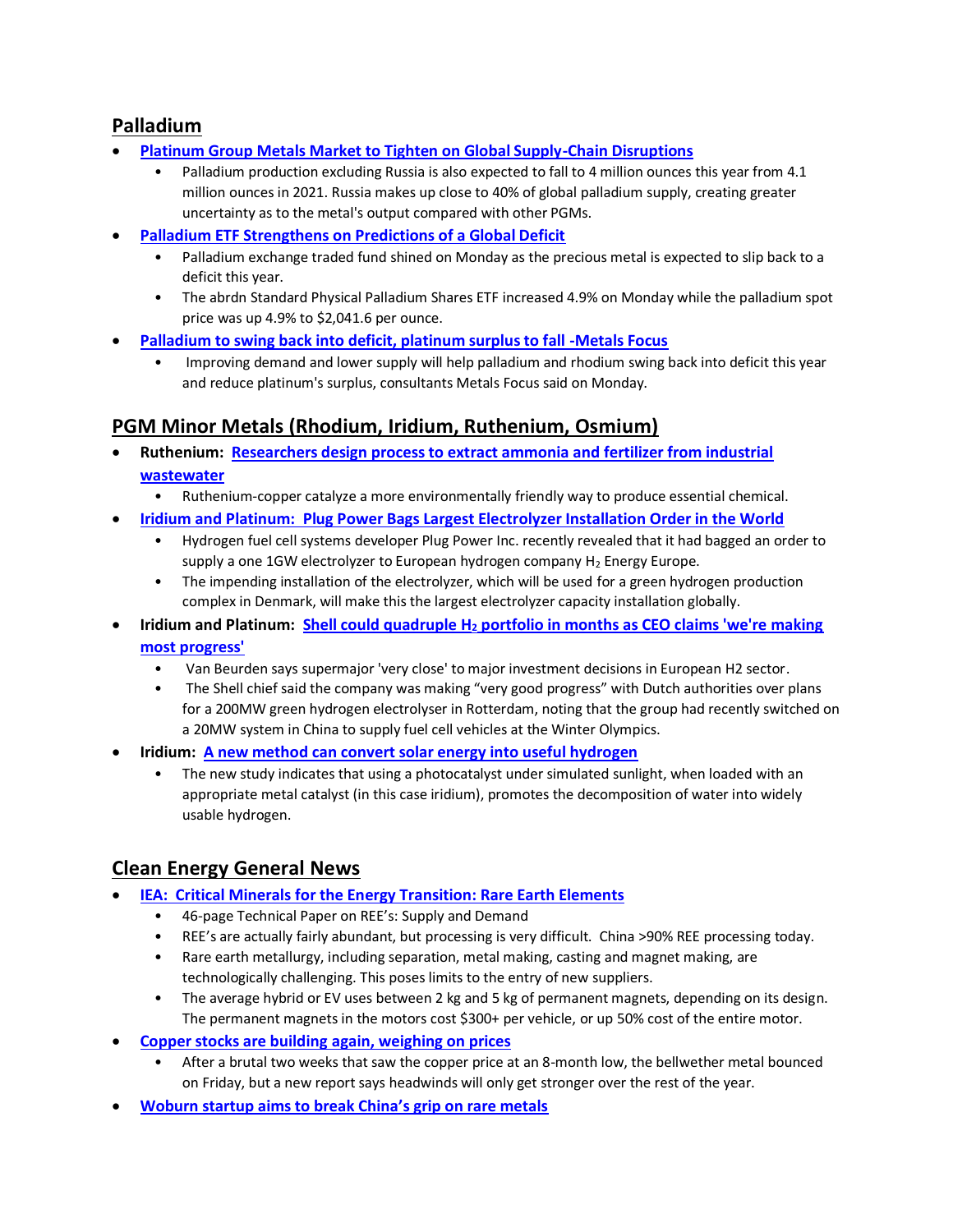- Balladon's company plans to extract valuable minerals from the rubble left over by most mines, known in the industry as "tailings." The team is developing methods to capture everything from iron to aluminum to silica. But for starters, Phoenix is focused on the rare earths, exotic metals with names like neodymium and dysprosium.
- REEs are found all over the world, but in extremely low concentrations that make it very hard to refine the stuff. Existing methods use massive amounts of energy and require highly toxic chemicals such as hydrochloric acid. One metric ton of REE's metal generates about 2,000 tons of waste matter. But the government of China has been willing to tolerate this massive pollution problem. That's one reason China now dominates in the production of REEs with about 80% of the global market.
- **[June 2022 start for Vital Metals to produce mixed rare earth carbonates with feed from its own](https://investorintel.com/markets/technology-metals/technology-metals-intel/june-2022-start-for-vital-metals-to-produce-mixed-rare-earth-carbonates-with-feed-from-its-own-mines/)  [mines](https://investorintel.com/markets/technology-metals/technology-metals-intel/june-2022-start-for-vital-metals-to-produce-mixed-rare-earth-carbonates-with-feed-from-its-own-mines/)**
	- Vital Metals Limited is a rare earths ore producer from their Nechalacho Rare Earths Mine in the Northwest Territories (NWT), Canada. The focus to date has been on the high-grade, light rare earths, found in the bastnaesite mineralization there.
	- Vital has off-take agreements with REEtec in Norway and with Ucore Rare Metals in the USA. In some good recent news, offtake buyer, REEtec, signed a supply agreement with large OEM automotive supplier, Schaeffler, thereby potentially securing Vital's revenue from the sale of its product to REEtec.
	- Vital is currently constructing a Saskatoon, Saskatchewan, based cracking and leaching facility, with first feed to the facility expected in June 2022. Vital aims to produce a minimum of 5,000 tons annually of contained REO by 2025 at the Nechalacho Mine.
- **[Can hydrogen generation technology bridge the energy gap?](https://energydigital.com/renewable-energy/can-hydrogen-generation-technology-bridge-the-gap)**
	- Grid-independent hydrogen generation can have an immediate impact for energy operators. As more large extraction and production companies start reporting on their emissions – and as more companies within the hydrocarbon industry set out ambitious emissions reduction targets – priorities have shifted. Reducing emissions associated with the extraction of hydrocarbons is now high on the industry's agenda.

# **BEV / LiB Mineral & Battery Market News**

- **[Indonesia's Jokowi meets Tesla's Musk after nickel talks](https://www.reuters.com/world/asia-pacific/indonesias-jokowi-meets-teslas-musk-after-nickel-talks-2022-05-15/)**
	- Indonesia has the world's biggest nickel reserves, and Jokowi is keen to develop a nickel-based EV industry at home - from making nickel metal, to producing battery components and assembling EVs. In the past, he has also urged Musk to consider a rocket launch site in Indonesia.
	- A consortium led by South Korea's LG, the global No. 2 maker of EV batteries, announced plans last month to invest \$9 billion in Indonesia as part of a deal that would include everything from nickel refining to producing battery cells in Indonesia.
	- LG's rival, China-based CATL, a Tesla supplier, announced a \$9-billion Indonesia investment in April.
- **[Column: Nickel demand boomed in 2021; this year it will be supply](https://www.mining.com/web/column-nickel-demand-boomed-in-2021-this-year-it-will-be-supply/)**
	- Global nickel usage surged by an extraordinary 16.2% last year on the back of booming demand from both the dominant stainless steel and fast-growing battery end-use sectors.
	- The result was a supply shortfall of 168,000 mt, the largest production deficit in at least a decade, according to the International Nickel Study Group's latest statistical snapshot on the market.
	- The group expects usage to grow another 8.6% this year, exceeding 3.0 Mt for the first time ever.
	- However, even that fast rate of expansion won't match what the INSG expects to happen on the supply side. It is forecasting a massive 18.2%
- **[Tin: The 'forgotten' element in the battery metal space](https://www.kitco.com/news/2022-05-19/The-forgotten-element-in-the-battery-metal-space-TinOne-Resources-Chris-Donaldson.html)**
	- Tin demand is expected to ramp up due to global electrification. About 50% of consumed tin is used in solder, with very few available substitutes and a low sensitivity to tin price, according to TinOne. The